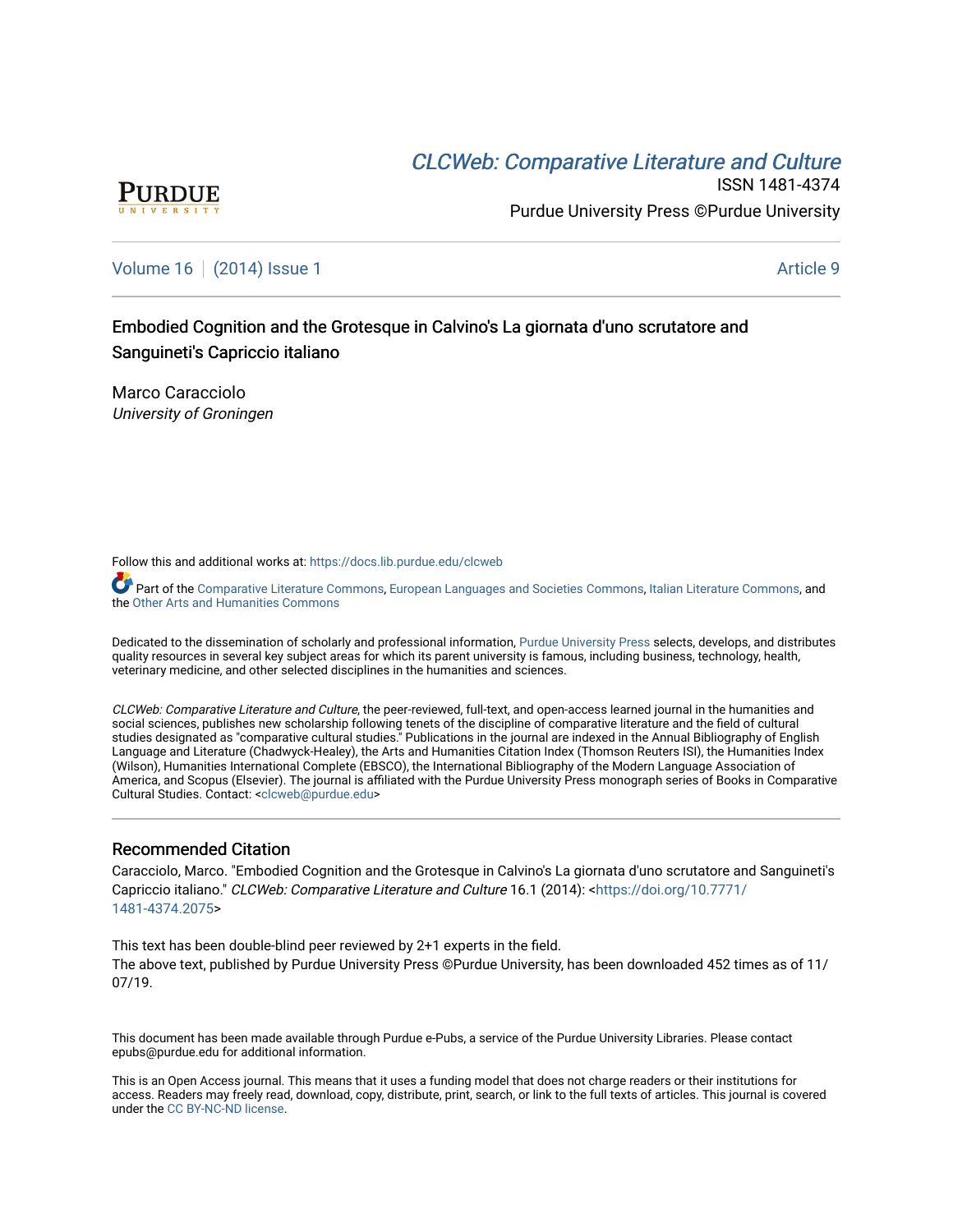# **PURDUE** UNIVERSITY PRESS <http://www.thepress.purdue.edu>

# CLCWeb: Comparative Literature and Culture

ISSN 1481-4374 <http://docs.lib.purdue.edu/clcweb> Purdue University Press ©Purdue University

CLCWeb: Comparative Literature and Culture, the peer-reviewed, full-text, and open-access learned journal in the humanities and social sciences, publishes new scholarship following tenets of the discipline of comparative CLCWeb: Comparative Literature and Culture, the peer-reviewed, full-text, and open-access learned journal in the<br>humanities and social sciences, publishes new scholarship following tenets of the discipline of comparative<br>l publication of articles, the journal publishes review articles of scholarly books and publishes research material in its Library Series. Publications in the journal are indexed in the Annual Bibliography of English Language and Literature (Chadwyck-Healey), the Arts and Humanities Citation Index (Thomson Reuters ISI), the Humanities Index (Wilson), Humanities International Complete (EBSCO), the International Bibliography of the Modern Langua Literature (Chadwyck-Healey), the Arts and Humanities Citation Index (Thomson Reuters ISI), the Humanities<br>Index (Wilson), Humanities International Complete (EBSCO), the International Bibliography of the Modern Langua-<br>ge raph series of Books in Comparative Cultural Studies. Contact: <clcweb@purdue.edu> ticles of scholarly books and publishes research material in its<br>exed in the Annual Bibliography of English Language and<br>ities Citation Index (Thomson Reuters ISI), the Humanities<br>EBSCO), the International Bibliography of

#### Volume 16 16 Issue 1 (March 2014) Article X "Embodied Calvino's *La giornata d'uno scrutatore* and Sanguineti's *Capriccio italiano*'' Marco Caracciolo, Cognition and the Grotesque in

<http://docs.li <http://docs.lib.purdue.edu/clcweb/vol16/iss1/X>

Contents of *CLCWeb: Comparative Literature and Culture* 16.1 (2014) <http://docs.lib.purdue.edu/clcweb/vol16/iss1/ http://docs.lib.purdue.edu/clcweb/vol16/iss1/>

**Abstract**: In his article "Embodied Cognition and the Grotesque in Calvino's La giornata d'uno scrutatore and Sanguineti's Capriccio italiano" Marco Caracciolo analyzes the multiple dimensions of *scrutatore* and Sanguineti's *Capriccio italiano*" Marco Caracciolo analyzes the multiple dimensions of<br>embodied experience and how they can be brought to bear on literary texts. Drawing on scholarship in cognitive science, he argues that the embodiment of people's engagement with the world emerges embodied experience and how they can be brought to bear on literary texts. Drawing on scholarship in<br>cognitive science, he argues that the embodiment of people's engagement with the world emerges<br>from the interaction betwe shows how such nexus of biological make-up and culture can give rise to particularly complex shows how such nexus of biological make-up and culture can give rise to particularly complex<br>meanings in the representation of grotesque bodies. In order to illustrate his postulates, Caracciolo analyzes Italo Calvino's *La giornata d'uno scrutatore (The Watcher*) and Edoardo Sanguineti's Capriccio italiano, wherein distorted bodies play an important role.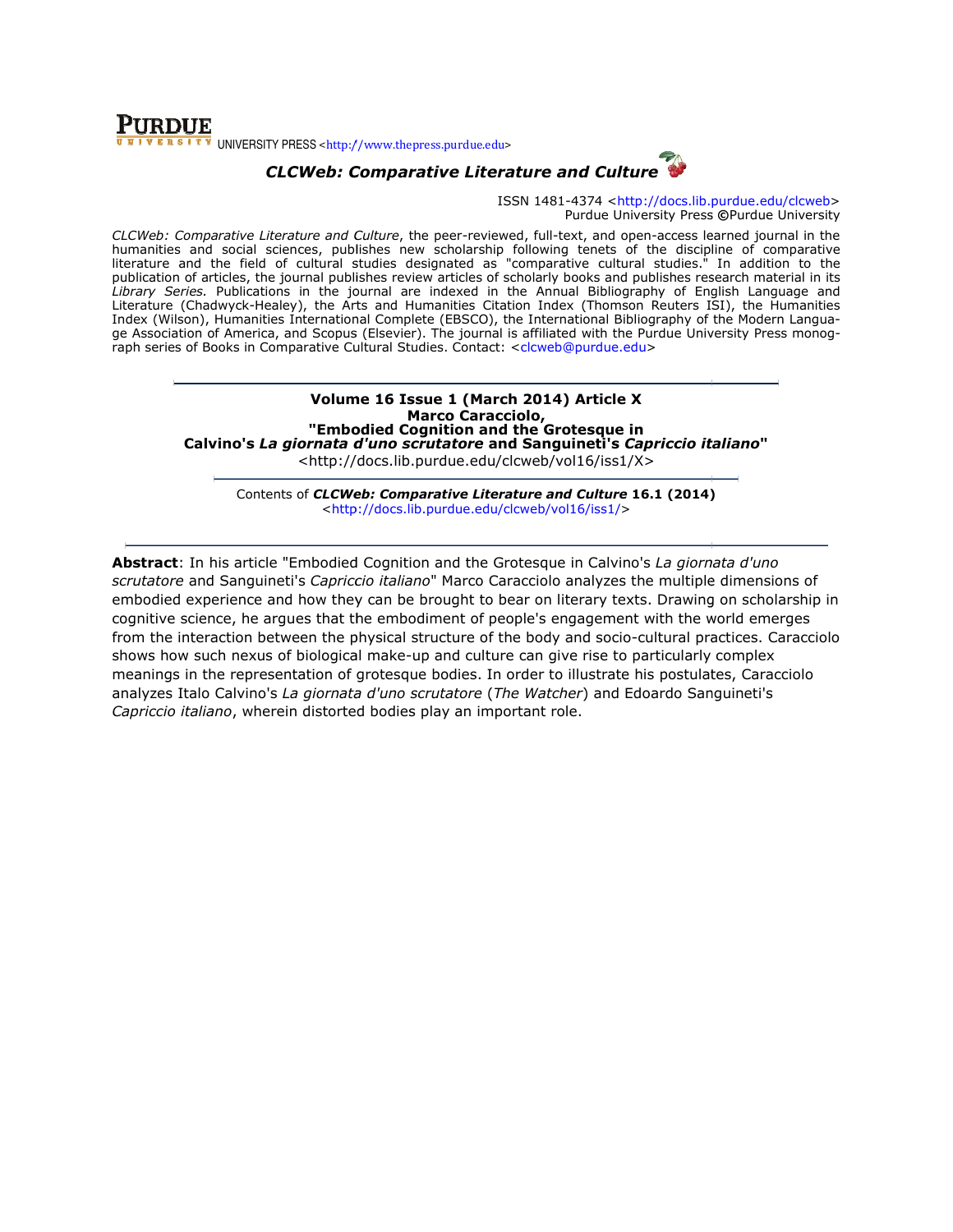### Marco CARACCIOLO

### Embodied Cognition and the Grotesque in Calvino's La giornata d'uno scrutatore and Sanguineti's Capriccio italiano

The notion of "embodiment" has wide currency in cognitive science, where "embodied" approaches to the mind are often contrasted with the view of the mind as an abstract, disembodied, computer-like processor. In opposition to the artificial intelligence-driven cognitive science of the 1970s and 1980s, "embodied" cognitive scientists argue that apparently incorporeal mental operations — which involve the use of abstract concepts and categories — are dependent on people's bodily make-up and sensorimotor capacities and therefore embodied intrinsically (see, e.g., Gibbs; Lakoff and Johnson).

In the study at hand, I show how the interest in embodiment in cognitive science can have implications for the study of culture and in particular of literary texts as artifacts embedded in a network of socio-cultural practices (on the cognitive turn in cultural studies, see, e.g., Zunshine; Schmidt <http://dx.doi.org/10.7771/1481-4374.1569>; Tötösy de Zepetnek and Vasvári). Human embodiment, I argue, is a nexus of physical and physiological structure and socio-cultural practices, and as such provides a unique meeting ground for cognition and culture. A focus on embodiment would therefore be ideally suited to bringing together insights from cognitive science, as well as more traditional, cultural approaches to the arts. In literature, embodiment can be explored from a thematic perspective by looking at literary representations of bodies or from a reader-response perspective by examining the audience's physical responses to literary representations (see Caracciolo; Chabot Davis). I synthesize these perspectives by positioning these issues in a phenomenological tradition and focus on the ways readers can respond to  $-$  and therefore experience  $-$  the literary representations of characters' bodies. Maurice Merleau-Ponty posited that there is an interrelation between culture and biological structure in people's lived experience of situations: everything "is both manufactured and natural in man, as it were, in the sense that there is not a word, not a form of behaviour which does not owe something to purely biological being — and which at the same time does not elude the simplicity of animal life" (Phenomenology 220). We can also draw on Mark Johnson's distinction between five "dimensions of embodiment": biological (the physical and biochemical processes that sustain our living bodies); ecological (the body as a result of the interaction between an organism and its ecological niche); phenomenological (the lived experience of one's body); social (the intersubjective practices surrounding one's own  $-$  and other people's  $$ body); and cultural (the cultural meanings attached to the body in a given society and historical period) (164-66). Note how the phenomenological dimension seems to occupy a strategic position between the body as biologically and ecologically determined and the body as socio-culturally constructed. My theoretical proposition here is that phenomenology — the investigation of people's lived experience — can provide a comprehensive framework for studying the interaction between the biological and the socio-cultural dimensions of embodiment.

The role of phenomenology in theorizations of embodiment has been explored by anthropologists such as Thomas J. Csordas and psychologists such as Howard R. Pollio, Tracy B. Henley, and Craig J. Thompson. According to Csordas, poststructuralist thought has tended to characterize the body as a purely discursive entity, one devoid of any materiality or physicality: "the [culture as] text metaphor has virtually … gobbled up the body itself" (146). Johnson puts this point as follows: "The postmodern literary theorist tends to focus too exclusively on the cultural fashioning of the body, as if the flesh were nothing but a palimpsest upon which culture has inscribed its definitions of what counts as body" (166). By contrast, phenomenological approaches such as Csordas's place a premium on how the body is experienced by people in contexts of action and interaction. In their The Phenomenology of Everyday Life, Pollio, Henley, and Thompson offer a similar account identifying a number of "themes" in the way a group of participants discussed their relationship with the body over a series of interviews (74-92). All of these themes — e.g., using the body in physical exercise, being aware of one's body painful or pleasurable states, being aware of changes in one's body, etc. — show how embodiment is always shaped by socio-cultural practices: for instance, conceptions of gender roles and social decorum influence how we relate to and use our body in intersubjective engagements. And yet, embodiment cannot be abstracted from the material conditions of the body, its physiological states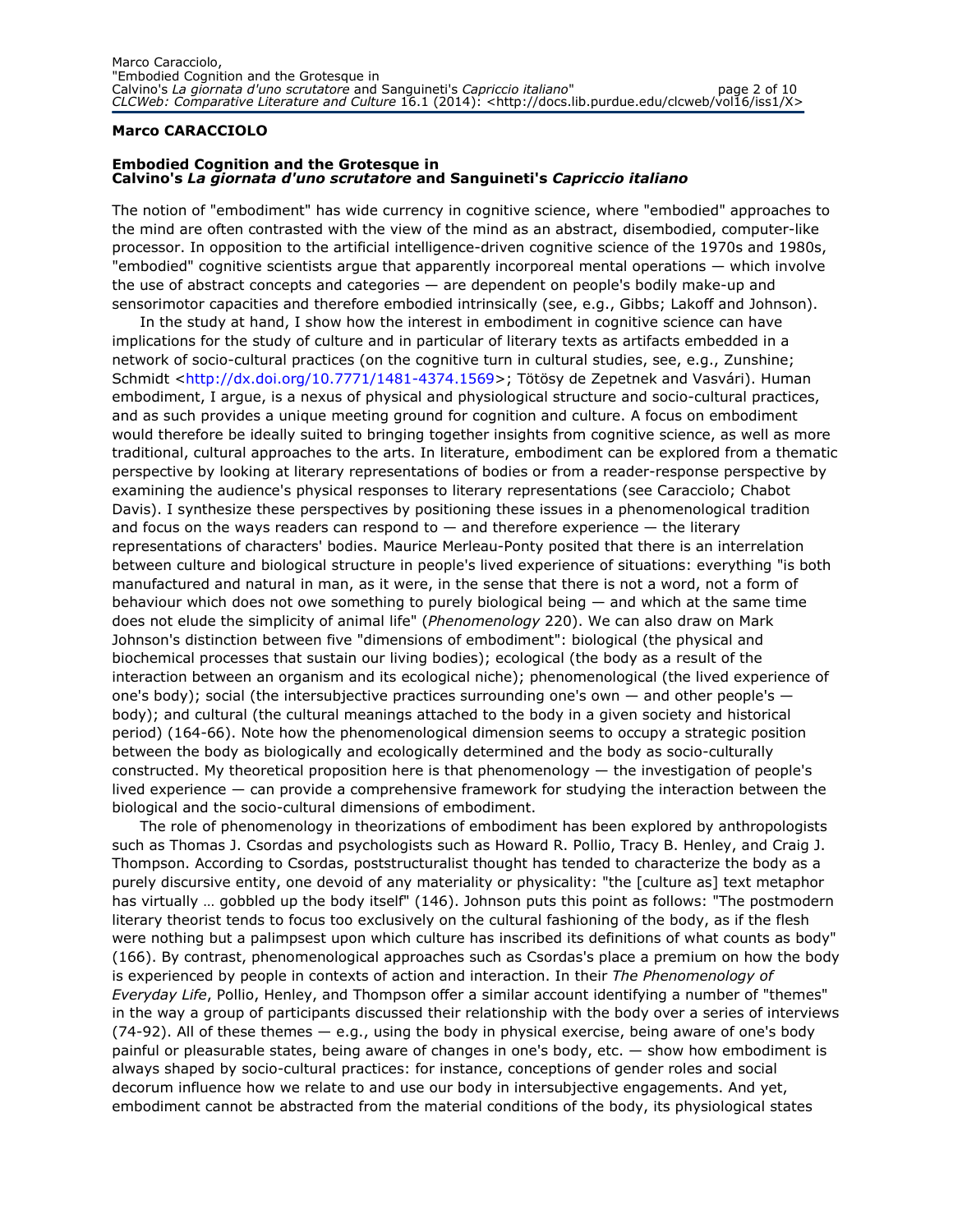#### Marco Caracciolo, "Embodied Cognition and the Grotesque in Calvino's La giornata d'uno scrutatore and Sanguineti's Capriccio italiano" entra page 3 of 10 CLCWeb: Comparative Literature and Culture 16.1 (2014): <http://docs.lib.purdue.edu/clcweb/vol16/iss1/X>

and functioning: proprioception (or the pre-reflective awareness of one's own body), sensations such as pain and sexual arousal, movements and actions, and emotions have a pre-discursive existence which can be probed and even measured through scientific tools. Indeed, as I use the term here, "embodiment" can be said to be determined by the interaction between socio-cultural meanings and practices and the biological wiring of people's bodies.

What do I mean by "interaction"? In brief, the intuition is that people's physical and cognitive make-up acts as a constraint on socio-cultural practices, which in turn can influence people's experience of  $-$  and responses to  $-$  situations in important ways. This view goes back to Katherine N. Hayles's "constrained constructivism" and has been articulated more recently by Edward Slingerland and Mark Collard: "explanations for higher level phenomena — such as ethics, morality, and religion should take account of any limits that are set by well-established hypotheses concerning lower-level phenomena" (17). Language is a case in point. Despite their arbitrary nature, human languages show a tendency to model abstract concepts and categories on simple patterns of bodily interaction with the world - patterns known as "image schemata" in cognitive linguistics (see Evans and Green 177-91). George Lakoff's and Mark Johnson's work has sparked extensive discussion on image schemata (e.g., up-down, in-out, source-path-goal) and on how they can be used in tandem with metaphorical language to establish relations between abstract concepts. A sentence like "racism must be kept out of the classroom" for instance, works by mapping a series of abstract entities (racism, school teaching, the interactions among students and teachers) onto a concrete situation where racism must be prevented from entering a physical space. The way we conceptualize the world is, therefore, constrained by our embodied experience of spaces and situations. This does not mean, of course, that different cultures and languages conceptualize the world in the same way: conceptual metaphors and image schemata are building blocks which allow for considerable cultural variation. Culture can provide "scaffolds" for human cognition, extending our cognitive faculties through external devices such as audio-video recorders, pens and notebooks, computers, and so on (see Clark). Culture can also modify our emotional systems in ways which give rise to inherently cultural emotions such as love, shame, and guilt. This complex feedback loop between bodily make-up, cognition, and cultural practices is at the root of the phenomenological account of embodiment I offer.

My interest in phenomenology is part of a larger phenomenological turn that has been gaining ground in a number of disciplines lately. In their The Phenomenological Mind Shaun Gallagher and Dan Zahavi show how phenomenology can help reframe many of the key questions of cognitive science, from perception to intersubjectivity to consciousness, thereby providing a framework for empirical research (see Gallagher and Zahavi). At the same time, in the humanities several authors and fields have embraced phenomenology. Kathleen Lennon closes her broad survey of feminist perspectives on the body by calling attention to phenomenological thinkers such as Gail Weiss and Iris Marion Young, who emphasize "experiences of bodies in situations, in which it is impossible to disentangle so-called 'natural' and 'social' elements" (<http://plato.stanford.edu/archives/fall2010/entries/feminist-body>; see also Weiss; Young). In disability studies, scholars have pointed out the need to investigate the phenomenology of disability as a complement to the field's long-standing interest in disability as social construction. In her Extraordinary Bodies Rosemarie Garland Thomson wrote that disability "is not so much a property of bodies as a product of cultural rules about what bodies should be or do" (6). This is a typical — indeed, textbook — expression of the poststructuralist attitude towards the body. Yet, four years after Garland Thomson, Sharon L. Snyder and David T. Mitchell critiqued the poststructuralist approach in "Re-Engaging the Body" by arguing that "disability studies has strategically neglected the question of the experience of disabled embodiment" (368). To make up for this shortcoming, Snyder and Mitchell suggest looking at the phenomenology of disabled embodiment as it is conveyed in performances by disabled artists. And in literary studies Rita Felski turned to phenomenology as a means of investigating varieties of readers' responses to literary texts.

Of course, this appeal to phenomenology is hardly new in literary studies. In the history of twentieth-century literary theory a number of scholars — including Roman Ingarden, Georges Poulet, and Wolfgang Iser — have drawn on or aligned themselves with phenomenology. What can a phenomenological account of literature bring to the table of these existing accounts today? In my view, an important area of innovation would be methodology. Classical models of the reading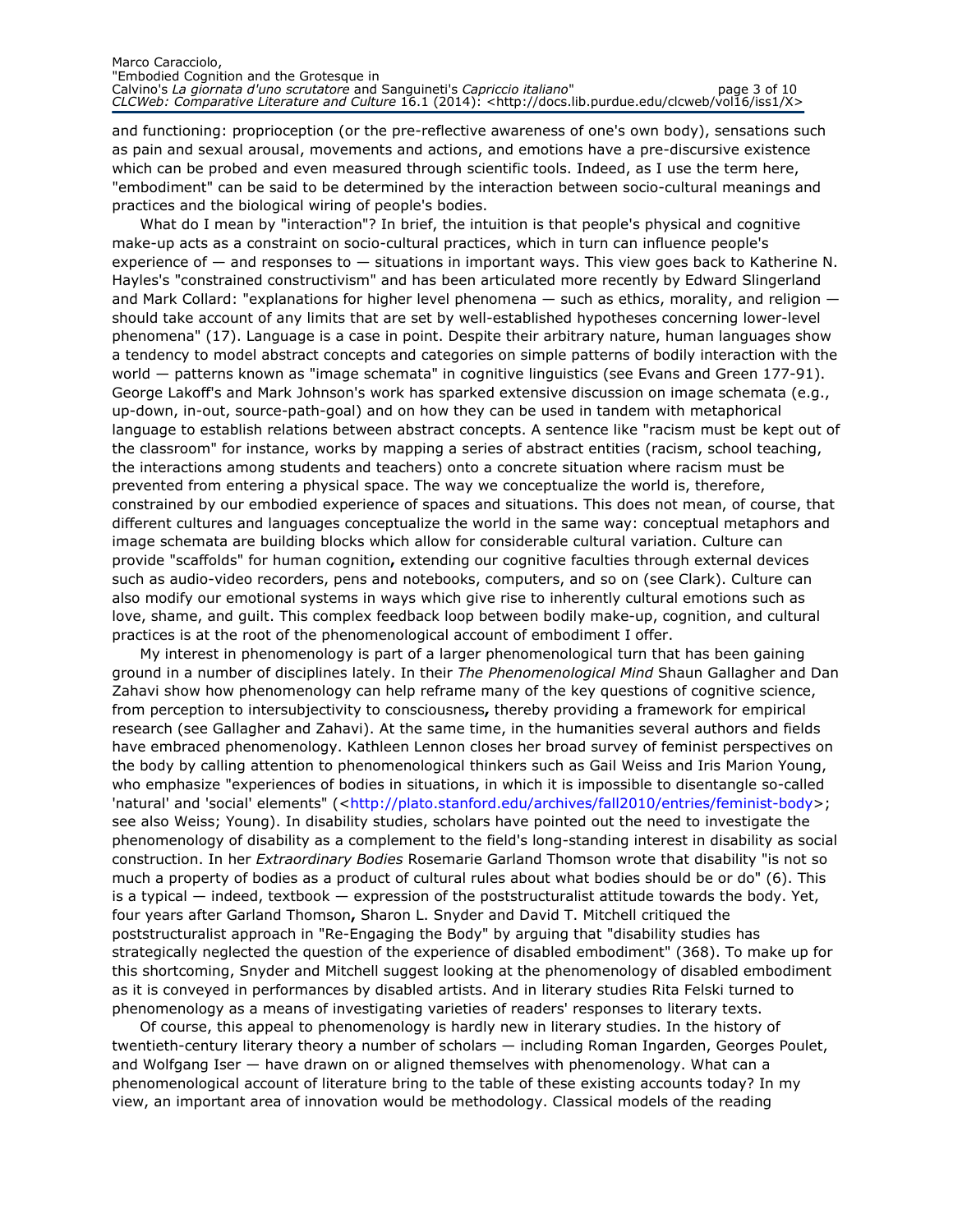#### Marco Caracciolo, "Embodied Cognition and the Grotesque in Calvino's La giornata d'uno scrutatore and Sanguineti's Capriccio italiano" entre page 4 of 10 CLCWeb: Comparative Literature and Culture 16.1 (2014): <http://docs.lib.purdue.edu/clcweb/vol16/iss1/X>

experience have been criticized for their reliance on an ideal reader (see Ingarden; Iser) or author (see Poulet) which reflected the interpreter's own predispositions and interests. This shortcoming can be addressed by combining phenomenological insights with empirical work carried out in cognitive science. Empirical research proves helpful here, since it enables researchers to shed light on a background of cognitive processes that are more or less shared by readers, therefore constraining their literary experiences. This method bears resemblance to Glenn Braddock's "indirect phenomenology": it produces phenomenological analyses which, despite being based on the researcher's own introspective awareness, are at least consistent with empirical work involving a statistically significant number of participant subjects. Thus, it becomes possible to distinguish between three levels of readers' engagement with literature: cognitive-level processes (which are unconscious and automatic); embodied, imaginative, and emotional responses (which are experiential because they have a phenomenological quality: there is a way it is like to feel an emotion or to experience a mental image); and socio-cultural constructions of meaning such as interpretations or judgments. The use of empirical findings and psychologically realistic models marks off the kind of phenomenological investigation I propose from the speculative (and introspective) work of Iser, Poulet, and others.

Starting with Mikhail Bakhtin's and Wolfgang Kayser's thought, the grotesque as a mode of artistic representation received considerable attention in twentieth-century literary theory and aesthetics. More recently scholars sought to understand the grotesque in terms of the cognitive and emotional processes it involves — processes which, taken together, appear to define the grotesque experience. Noël Carroll contends that the grotesque operates by subverting "our categorical expectations concerning the natural and ontological order" (298). Thus, human/animal hybrids are grotesque because they blur the boundary between two distinct ontological categories, "human beings" and "animals." István Czachesz expands Carroll's account by proposing a multi-dimensional model of the grotesque. Like Carroll, Czachesz identifies the basic cognitive mechanism of the grotesque with the violation of ontological categories through either counterintuitiveness or metamorphosis. According to Pascal Boyer's cognitive theory of religion, an entity is "counterintuitive" when it possesses a feature that is unusual for the category to which it belongs: for instance, an immortal human is counterintuitive. "Metamorphosis" refers, of course, to the transformation from one category to another, as in human/animal hybrids. But metamorphosis and counterintuitiveness are, for Czachesz, only two dimensions of the grotesque. The third, fundamental dimension has to do with emotion and sensation: through the representation of distorted (tortured, suffering, deformed, gaping) bodies, the grotesque is associated with the basic emotions of fear and disgust and with the mental simulation of other people's pain. Indeed, according to Czachesz, grotesque "treatments of the human body are likely to be represented in the mind of the reader or listener using basic simulations of simple actions and sensations related to the respective body parts" (228).

In a study with Functional Magnetic Resonance Imaging (fMRI), P. Wright, G. He, N.A. Shapira, W.K. Goodman, and Y. Liu appear to confirm Czachesz's hypothesis. Brain imaging revealed that observing pictures of mutilation stimulates the superior parietal cortex, an area of the brain associated with the elaboration of somatosensory information (see Rizzolatti, Fogassi, Gallese). Wright, He, Shapira, Goodman, and Liu speculate that the parietal cortex is activated by pictures of bodily mutilation because the "viewer processes them by mentally re-enacting the bodily condition of the victim in the picture" (2349). It follows that the experience of the grotesque results from a combination of cognitive-level processes (the violation of ontological categories through counterintuitiveness and metamorphosis) and felt embodied responses to the representation of emotionally salient bodies.

Bakhtin's discussion of the grotesque body in his Rabelais and His World adds an important element to Czachesz's account. Bakhtin was the first thinker to put the body on the agenda of twentieth-century literary theory, anticipating the approach to embodiment I offer here; however, unlike Czachesz, who focuses on the universal components of the grotesque experience, Bakhtin lays an emphasis on its context by exploring the interrelation of biological body and socio-cultural meanings in Rabelais's work. For Bakhtin, the grotesque body is characterized by a violation of ontological categories all the way down, since it is the very distinction between the body and the world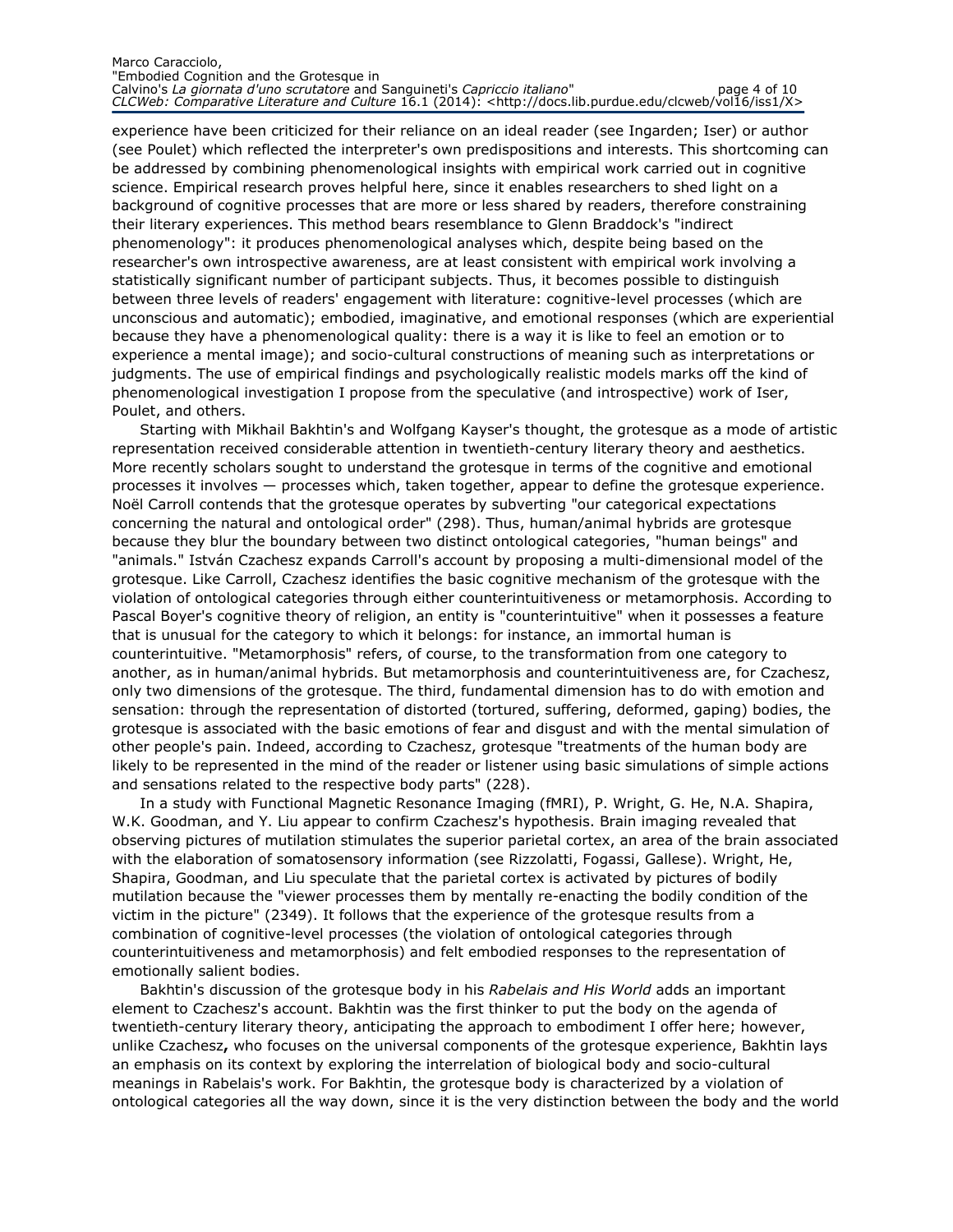#### Marco Caracciolo, "Embodied Cognition and the Grotesque in Calvino's La giornata d'uno scrutatore and Sanguineti's Capriccio italiano" entra page 5 of 10 CLCWeb: Comparative Literature and Culture 16.1 (2014): <http://docs.lib.purdue.edu/clcweb/vol16/iss1/X>

that is collapsed by the grotesque. Hence, organs such as the bowels, the genitals, the mouth, and the anus are foregrounded: "All of these convexities and orifices have a common characteristic; it is within them that the confines between bodies and between the body and the world are overcome" (Bakhtin 317). Bakhtin makes the further step of tying this open body to the Renaissance worldview and the belief in a deep connection between humankind and the cosmos. Via his depictions of bodies that merge with the external world, Rabelais shows how humans "assimilated the cosmic elements: earth, water, air, and fire; he discovered them and became vividly conscious of them in his own body. He became aware of the cosmos within himself" (Bakhtin 336). Thus, Bakhtin concludes that the "grotesque conception of the body is interwoven not only with the cosmic but also with the social, utopian, and historic theme, and above all with the theme of the change of epochs and the renewal of culture" (325).

Such thematic interwovenness of the grotesque body points to the socio-cultural dimension of embodiment highlighted above: embodiment is neither purely biological substance nor discursive construction, but rather the outcome of a complex interaction between the biological and the cultural. This interaction is often exposed by the deformation of the body in grotesque representations: by destabilizing ontological and categorical boundaries, grotesque bodies can involve readers in embodied and emotional responses (fear, disgust, vicarious pain) while at the same time hinting at larger sociocultural meanings. Why do distorted bodies have this power to reveal the multi-layered nature of embodiment? The answer, in my view, lies in the self-awareness of one's embodiment that the representation of distorted bodies can create. As suggested by Annie van den Oever, the grotesque exploits a mechanism of familiarization/defamiliarization: it challenges readers' and viewers' expectations as to what is normal, natural, proportionate. But there is more: Viktor Shklovsky wrote that defamiliarization "is a means of experiencing the process of creativity" (6; see also Schmid), since it draws attention to the process of engaging with artifacts rather than to the artifacts themselves. For readers, such process involves responding to literature at the embodied level: thus, when our familiarity with the body is called into question by forms of embodiment that are deviant from (what we take to be) our own, we become more self-conscious of the patterns and practices that make up our embodiment  $-$  and that we bring to bear on texts.

Based on my theoretical position above, in the following I offer close readings of two novels where grotesquely distorted bodies take center stage: Italo Calvino's La giornata d'uno scrutatore (The Watcher) and Edoardo Sanguineti's Capriccio italiano. These novels were both published in 1963 in the context of post-war Italian literature. I choose these texts because their historical and geographical proximity throws into sharp relief the diversity of the authors' treatments of distorted embodiment the different stylistic strategies through which grotesque bodies can be represented, and the range of socio-cultural meanings they can take on (for another attempt at contrasting these novels in terms of their representation of bodies, see Bazzocchi 59-89). Investigating the experience of reading these works enables me to demonstrate how readers' emotional and embodied responses and meaningmaking at the socio-cultural level converge in the phenomenology of reading.

The protagonist of Calvino's novel, Amerigo, is a member of the Italian communist party serving as a poll watcher on an election Sunday in Torino. The polling station to which he has been assigned is a special one since it is located within the Cottolengo Institute, a religious hospital housing patients affected by severe disabilities, usually as a result of congenital defects and deformities. Told by a heterodiegetic narrator, but filtered consistently through the protagonist's narrative perspective, the novel intertwines the narration of Amerigo's day at the poll station with his reflections prompted by the sight of the hospital's disabled patients. Readers are therefore confronted from the very beginning with Amerigo's worldview and ideological convictions. However, this does not mean that the audience's more experiential responses drop out of the equation. As I posit above, the representation of distorted forms of embodiment is sufficient to trigger strong and complex emotional reactions. Take, for example, the following passage about a woman's appearance sitting on a stool: "a little woman appeared, very tiny, seated on a stool; or rather, not exactly seated, because she didn't touch the floor with her feet, nor did her legs sway, nor were they folded under her. They weren't there, her legs" (Calvino 16). Although this passage gives no explicit indication of emotional arousal on the characters' part, few readers are likely to miss the high emotional intensity of the last sentence, which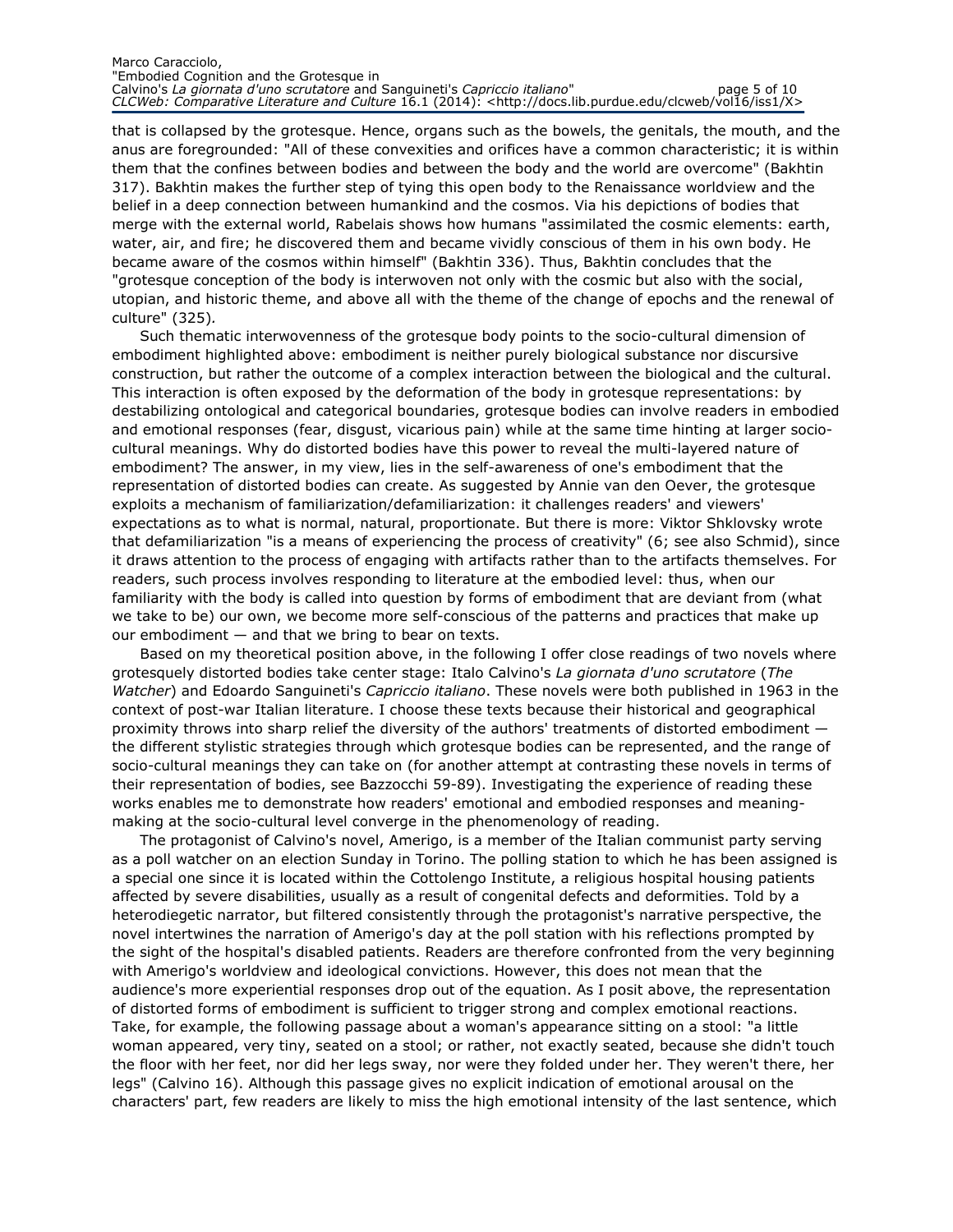contradicts a general expectation about the human body's integrity. According to a questionnaire administered to the participants of the fMRI study mentioned above, pictures of physical mutilation are associated with high disgust ratings — even higher than pictures of contaminated objects (for instance, spoiled food).

But disgust is not the only emotion elicited by radical alterations in the human body. In 1982 Leslie Fiedler called attention to the inherent ambiguity of our responses to the severely disabled. Fiedler's work can be seen as an antecedent of the phenomenological turn within disability studies: "Rather than explain away the visceral nature of responses to physical and cognitive differences, Fiedler seizes upon ambivalence as a universal response to the mystery of human variation" (Mitchell and Snyder 36). According to Fiedler, our initial reaction to distorted embodiment is one of fear, "first of the cruel but just forces which make the disabled what they are; and then in an odd act of displacement, of the disabled themselves" (64). Calvino's text represents visceral responses such as disgust and fear only rarely, for instance when Amerigo and the other polling station officers are shown the room housing the most severely disabled patients (62). Further, despite the text's restraint on representing characters' responses at this level, these emotions are — in various combinations and to different degrees — likely to be part and parcel of readers' experience of the storyworld. Moreover, as Fiedler explains, these negative responses to disability tend to be accompanied by a sense of pity, a feeling of social solidarity for the disabled. But again direct expressions of compassion are almost absent from Amerigo's thoughts during his day at the hospital. This reticence, of course, does not prevent the audience from feeling compassion while reading the many descriptions of disfigured bodies. Consider, for instance, the following passage: "no position suited that body any more: the arms, in the great white shirt, were numbed, the hands were bent back, and so were the legs, as if the limbs were trying to turn upon themselves, seeking refuge" (60). The patient is bent in such an absurdly contortionist position that it appears difficult even to imagine what his body might look like. This very resistance to being imagined dramatically heightens both our fear of the patient's disfigurement and  $-$  indirectly  $-$  our sense of pity and sorrow at his existential condition.

By contrast, in Amerigo's coming to terms with extreme disability, his emotional responses seem to be consistently diverted to higher-order, conceptually and socio-culturally complex form of meaning-making. We find a specific example of this process in the protagonist's attempts to empathize with the patients of the Cottolengo hospital. Despite the ambiguity of the everyday usage of the term, empathy should be distinguished from sympathy: while sympathy is an emotion that we feel for another human being, empathy is a form of perspective-taking in which we feel (or, more generally, we experience) what another human being feels or experiences (see Coplan). Amerigo does try to see the world from the disabled patients' perspective, but even in this case he rarely ventures into imagining the phenomenological "feel" of physical disability: he limits himself to contemplating the significance of distorted embodiment from a conceptual standpoint. Take, for instance, these thoughts: "A world, Cottolengo … that could have become the only world in the world if the evolution of the human species had reacted differently to some prehistoric cataclysm or some pestilence … A path evolution might yet take, Amerigo reflected, if atomic radiations do act on the cells that control the traits of the species. And the world might become populated by generations of human beings who for us would be monsters, but who to themselves will be human beings in the only way that beings are human" (22-23). There is, of course, something akin to an empathetic process at work here  $-$  a switch from Amerigo's able-bodied perspective to the perspective of a disabled person in a distorted world. But note that such perspective shift is made possible by the hypothetical — and purely conceptual — nature of Amerigo's train of thought. Only after considering an unlikely scenario can he conceive a world whose inhabitants relate to their disabled bodies as if they were the norm. In doing so, Amerigo seems to overlook the fact that such existential condition — far from being a speculative construct — is the everyday experience of the disabled patients of the institute. Indeed, if distorted embodiment attracts Amerigo's attention, it is only in so far as it is laden with socio-cultural meanings. In particular, the character's perspective on distorted embodiment is intertwined with his reflections on the complexity of reality. Two concrete — and competing — images of this complexity crop up in the character's consciousness: "At times the world's complexity seemed to Amerigo like the leaves of an artichoke; at other times, it seemed a clump of meanings, a gluey dough" (7). The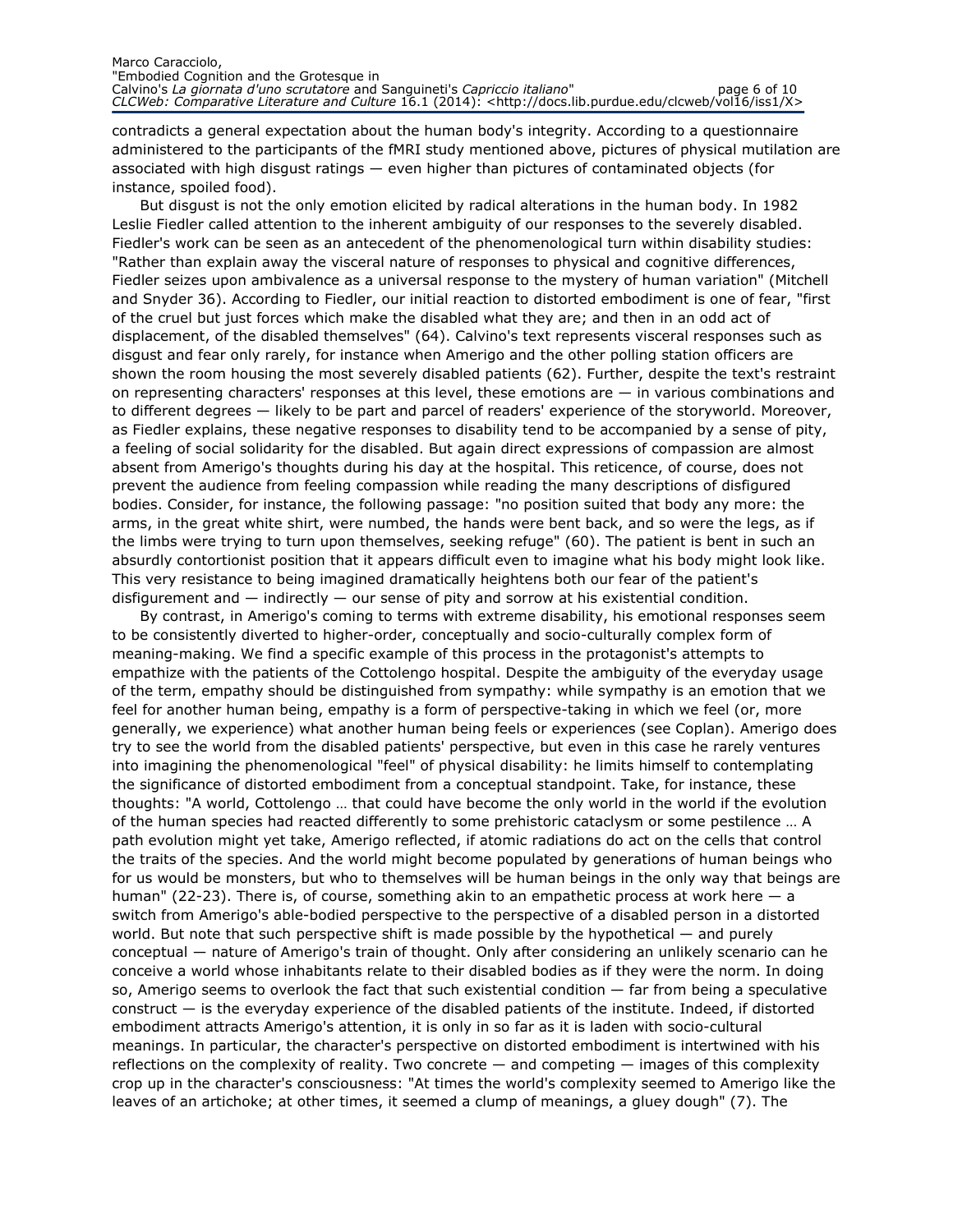#### Marco Caracciolo, "Embodied Cognition and the Grotesque in Calvino's La giornata d'uno scrutatore and Sanguineti's Capriccio italiano" entra page 7 of 10 CLCWeb: Comparative Literature and Culture 16.1 (2014): <http://docs.lib.purdue.edu/clcweb/vol16/iss1/X>

hesitation between these metaphors for reality — and their underlying epistemologies — creates the backdrop for the whole novella: is the human world a bundle of neatly separable threads? Or is it rather a gluey dough in which the borders of phenomena — and the very possibility of distinguishing them — are inevitably lost? Although in the end the character seems to lean towards the former, more optimistic image, the specter of the unknowable mess is never fully exorcized.

The dough metaphor is reminiscent of the non-ordinary bodies of the inhabitants of the Cottolengo hospital: the patients are sometimes perceived by Amerigo as embodying — literally — the challenge to an orderly reality in which the boundaries of the body are as clearly drawn and separable as the leaves of the artichoke. Following Bakhtin, the grotesque is the representational mode in which "the confines between bodies and between the body and the world are overcome" (317). For Bakhtin, the subversive and vital element of distorted embodiment depends on such erosion of the body's integrity. The polling station officers appear to be aware of the subversive potential of the patients' distorted bodies: "all sat there … waiting for some presence to make itself known from those invisible recesses, perhaps a challenge" (Calvino 16). Still, such challenge to the ordinary, non-distorted world is already an interpretive structure imposed on disability from the outside. It never receives confirmation from the experience of distorted embodiment, simply because that experience is kept at an objectifying distance by the protagonist's reflections. Reading The Watcher thus invites the audience to engage with some aspects of its protagonist's socio-cultural meaning-making — in particular, his worldview and ideological convictions. The experiential dimension both of Amerigo's transactions with the world and of physical disability is never explored by the text, although it may surface now and then in the dynamics of readers' involvement. Calvino's novel rests on this subtle balance between the textual foregrounding of the protagonist's reflections and the importance that embodied and emotional responses are likely to take on in readers' phenomenology.

The experience of reading Sanguineti's *Capriccio italiano* is significantly different. Despite the strange creatures who populate the Cottolengo hospital, Calvino's novel constructs a storyworld that is reasonably familiar to any reader who is acquainted with the reality of Western politics, medical institutions, and serious physical disability. By contrast, Sanguineti's experimental style places distorted bodies where one would least expect them: in the middle of a seemingly ordinary story of husband and wife. The text is articulated into a series of 111 numbered narrative tableaux. Some of them are related to the pregnancy of Luciana, the narrator's wife and other fragments can perhaps be interpreted as a series of flashbacks to episodes of the protagonist's past life. Yet these scenes never add up to a coherent, unifying narrative. Thus, readers' initial response to this anti-narrative text is likely to be one of puzzlement and disorientation. How are we supposed to make sense of this experimental, fragmentary novel full of bizarre situations and characters? Of the naturalizing reading strategies described by Jan Alber, one appears especially relevant here: it consists in reading the narrative fragments that make up Capriccio italiano as the product of a hallucinatory or dream consciousness (see Alber 84-85) — probably the consciousness of the narrator (Edoardo), who seems to be disassembling and distorting scenes from his past. We can take as an example of this naturalizing strategy the interpretation offered by Tibor Wlassics, one of the first critics to examine Sanguineti's novel closely. Wlassics argues that Edoardo is a "dreamer-protagonist" who "cannot wake up and discard with a single gesture the dizzying and illogical jumble of the night" (111; unless indicated otherwise, all translations are mine). Several elements in Sanguineti's novel seem to support this oneiric interpretation, including some self-conscious references to dreams and dreaming. For instance, we read: "Then everything happens as in the other dream, because some large marks are visible on the ceiling, as if it rained and the roof were full of holes" (Sanguineti 13). Capriccio italiano appears to establish a close link between dream-like or hallucinatory situations and distorted bodies. Such combination throws into sharp relief the grotesque nature of the characters' — and especially the protagonist's — embodiment. Consider, for example, the following passage: "And immediately, then, I started spitting at the mirror, and then my face started going all wrong, and I couldn't see the navel, but only a foamy blotch, and a knee started melting down, and after that I almost erased an ear, and then the testicles, and everything like that, at random" (15).

While in Calvino's text the non-ordinary body is a product of biological, genetic forces, Sanguineti focuses on the process whereby the protagonist's perfectly ordinary body is deformed and distorted. A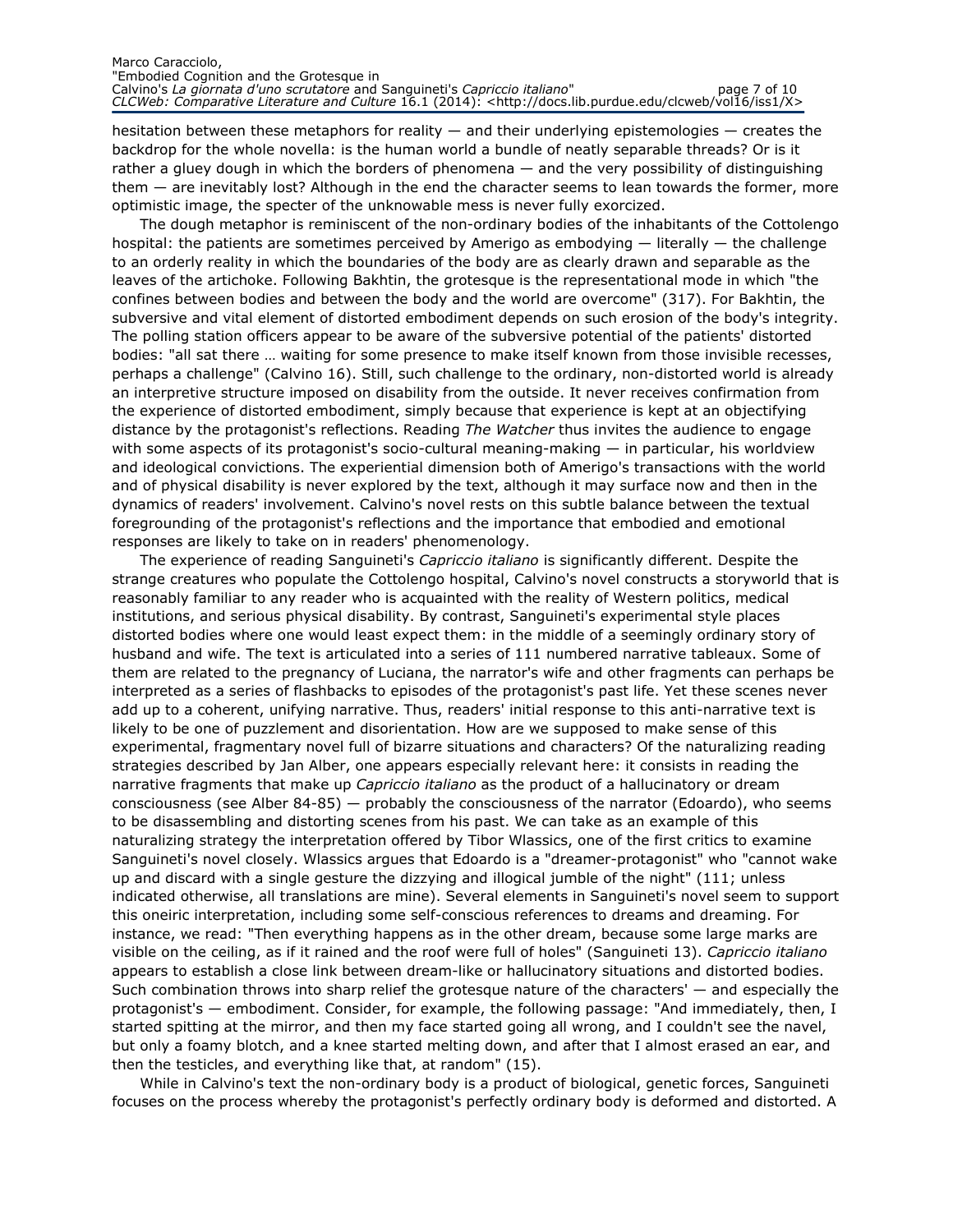#### Marco Caracciolo, "Embodied Cognition and the Grotesque in Calvino's La giornata d'uno scrutatore and Sanguineti's Capriccio italiano" entre page 8 of 10 CLCWeb: Comparative Literature and Culture 16.1 (2014): <http://docs.lib.purdue.edu/clcweb/vol16/iss1/X>

few aspects of this passage are worth stressing. First, the use of the philosophically charged image of the mirror is hardly coincidental. One may think of Jacques Lacan's theory that, in the so-called "mirror stage" of the child's development, seeing one's own body in a mirror leads to the emergence of the self-other differentiation. Within a phenomenological framework, Merleau-Ponty discusses this issue in an essay entitled "The Child's Relations with Others." For Merleau-Ponty, embodiment is inextricably bound up with subjectivity, since the consciousness of our body as ours (proprioception) provides the basis for the self. Yet the boundaries of this self are unstable and vague until the child has learned to associate himself/herself with the image of the body as reflected in a mirror and perceived visually. In Merleau-Ponty's words, through my mirror image "I leave the reality of my lived me in order to refer myself constantly to the ideal, fictitious, or imaginary me, of which the specular image is the first outline" ("The Child's" 136). Such "ideal" self includes what has been called the "body image," or the conception of our own body that we develop through perception, intersubjectivity, and participation in cultural practices (see Gallagher and Zahavi 145-46). Seeing one's own mirror image marks the first step towards the construction of a body image: the body no longer coincides with the pre-reflective awareness of one's own body (through proprioception), but is projected into the public, shared world, where it may be seen and judged by others.

Sanguineti's text can be read in light of these considerations. The character's saliva is thrown outward, toward the mirror, in a way that affects  $-$  both literally and symbolically  $-$  his body image: the shape of his body is distorted and disfigured, the boundaries between the body and the external world are blurred, the exterior of the body is corroded by a fluid that belongs to the interior. The character's gesture can therefore be read as a provocative act that strikes at the core of his public, socio-culturally constructed body image. We have already encountered this subversive dimension of grotesque embodiment in Calvino's novel, but here this dimension is inscribed in the protagonist's own body in a way that foregrounds the experience of deformation rather than its objectifying identification with the patients of the Cottolengo hospital. By witnessing Edoardo's bizarre gesture, the audience is afforded insight into the social dimension of embodiment: the reliance of the body image on the external, public world (the mirror) is revealed through its destabilization — that is, by confounding readers' expectations regarding ordinary forms of embodiment. This process of defamiliarization of the body image occurs again and again in *Capriccio italiano*. In another striking passage, Edoardo's body blends with the body of another character: "It was a strange thing, because we lay immobile, yes, but as if mingled [confusi], mingled together that is, so that we could not distinguish our bodies, entangled in that way … But it was that we couldn't distinguish them anymore, our bodies, and the confusion was such, in that way of ours of being in the world, when it's death that mingles [confonde] them, mingles them together that is … And then it was also that one felt like scattered, in those waters, so that one didn't know where the bodies ended, and where the water began, instead" (86). Sanguineti's passage hints at the complete dissolution of the body image — a state in which the character returns to a prior stage of diffuse subjectivity rather than intersubjectivity. The text plays on the polysemy of the adjective "confuso," which means both "confused" in the psychological sense and "blended together" or "intermingled." The physical intermingling of the protagonist with another body is a source of understandable confusion, for both the protagonist and the reader. Not only is the distinction between self and world called into question, but the boundaries between oneself and another, one's body and another's body are blurred to the point that the protagonist is unable to identify his own body. This phenomenon signals yet another distortion in the protagonist's embodiment: the breakdown of his intersubjectively constructed body image is compounded by a failure in his pre-reflective bodily awareness, since he appears unable to recognize his body as his own through proprioception.

Such insistence on non-ordinary or grotesque forms of embodiment throughout Sanguineti's novel can bring about a defamiliarizing effect on readers, challenging their expectations about the cognitive processes and socio-cultural practices that, in various ways, define people's embodiment. Being told about the character's distorted body image and lack of bodily self-awareness may draw the reader's attention to how embodiment works in the everyday coping with the world — and to how such familiarity with embodiment is brought to bear on literary texts. It may be hypothesized that the text's defamiliarizing impact on the audience depends on the pivotal role of narrative empathy (see Keen).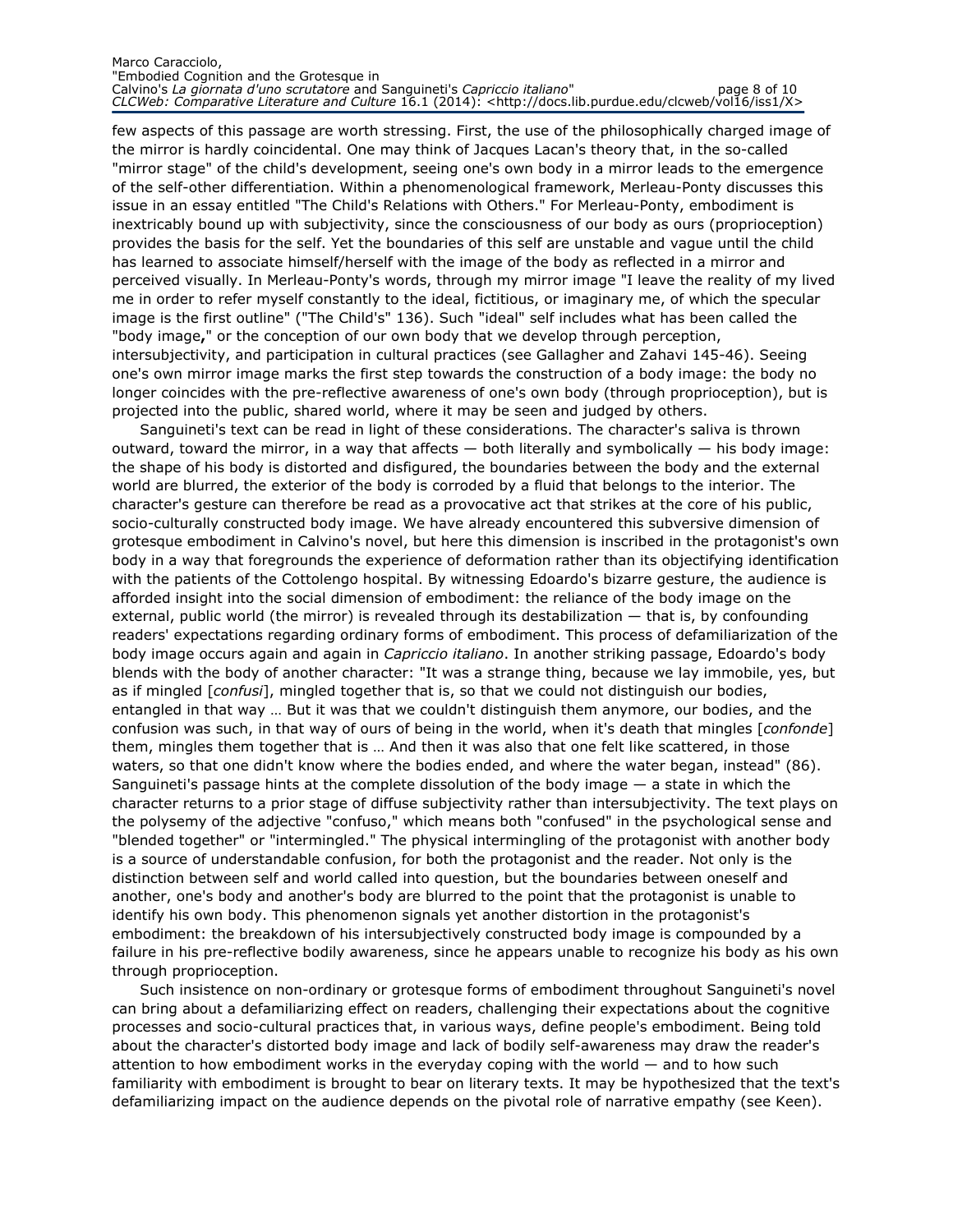#### Marco Caracciolo, "Embodied Cognition and the Grotesque in Calvino's La giornata d'uno scrutatore and Sanguineti's Capriccio italiano" page 9 of 10 CLCWeb: Comparative Literature and Culture 16.1 (2014): <http://docs.lib.purdue.edu/clcweb/vol16/iss1/X>

In both the mirror and the diffuse subjectivity scene, and indeed in most key passages of the novel, the distortions in the narrator's embodiment are reported not from an observer's perspective (as in Calvino's text), but through the narrator's own voice and experiential viewpoint. Since Capriccio italiano focuses on a protagonist who goes through these strange bodily processes in a first-person way, the reader is provided sufficient phenomenological detail to relate to him via an empathetic mechanism, thus simulating his experiences at the perceptual and embodied level.

In conclusion, Calvino's novel seems to defuse the high emotional charge of its subject matter by allowing the protagonist's socio-cultural meaning-making to take center stage and by uncoupling it from readers' more experiential responses to the text. On the contrary, Sanguineti exploits his protagonist's embodied reactions in order to defamiliarize and at the same time reveal the multiple layers of embodied experience. Exploring readers' responses to these texts has enabled me to illustrate how the reader's engagement with grotesque bodies straddles many different dimensions: emotional reactions, sensory imagery, sympathy and empathy for characters, and interpretations at the socio-cultural level. Such a cognitive manifold cannot be examined through the lens of a single methodology or discipline: understanding it requires the cross-fertilization of inputs and methods from various fields. Interpretive constructions may be irreducible to the cognitive and emotional processes that fall within the scope of psychological science; yet both dimensions of reader-response have their roots in the reading experience. It is by focusing on this experience that we may capture the convergence of socio-cultural meanings and more basic responses to distorted bodies such as mental imagery and emotional reactions. Thus, I argue that phenomenology provides a theoretical framework in which one can examine the interrelations between different dimensions of embodiment. Of course, it is one thing to say that socio-cultural meanings and experiential responses are bound up; it is another thing to come up with a convincing story about how they are bound up. Breaking down this interaction can be as hard as turning what Amerigo calls the "gluey dough" of reality into a welldifferentiated artichoke. I explore one aspect of this convergence: bodily and emotional responses triggered by the representation of grotesque bodies can invite the reader to attend to the sociocultural dimension of embodiment. Readers of The Watcher may do so by becoming aware of the divide between the non-ordinary bodies of the patients of the Cottolengo hospital and the protagonist's reflections on disability. For his part, the reader of Capriccio italiano is afforded insight into the intersubjective nature of the body image through the phenomenological distortions that affect the protagonist's embodiment. Both cases are characterized by a movement from embodied and emotional responses to socio-cultural meaning-making. But this is only one half of the story: a more detailed investigation into the reading experience would reveal that socio-cultural meanings can have a profound effect on readers' emotions, sensations, and mental imagery. Such feedback loop paves the way for new directions of research in cognitive literary and cultural studies.

### Works Cited

Alber, Jan. "Impossible Storyworlds and What to Do with Them." Storyworlds 1 (2009): 79-96.

Bakhtin, Mikhail. Rabelais and His World. Bloomington: Indiana UP, 1984.

- Bazzocchi, Marco Antonio. Corpi che parlano. Il nudo nella letteratura italiana del Novecento. Milano: Mondadori, 2005.
- Boyer, Pascal. "Cognitive Constraints on Cultural Representations: Natural Ontologies and Religious Ideas." Mapping the Mind: Domain Specificity in Cognition and Culture. Ed. Lawrence A. Hirschfeld and Susan A. Gelman. Cambridge: Cambridge UP, 1994. 391-411.

Braddock, Glenn. "Beyond Reflection in Naturalized Phenomenology." Journal of Consciousness Studies 8.11 (2001): 3-16.

Calvino, Italo. The Watcher. The Watcher and Other Stories. Trans. William Weaver. New York: Harcourt Brace, 1971. 3-73.

Caracciolo, Marco. "Embodiment at the Crossroads: Some Open Questions Between Literary Interpretation and Cognitive Science." Poetics Today 34.1-2 (2013): 233-53.

Carroll, Noël. "The Grotesque Today: Preliminary Notes toward a Taxonomy." Modern Art and the Grotesque. Ed. Frances S. Connelly. Cambridge: Cambridge UP, 2003. 291-312.

Chabot Davis, Kimberly. Postmodern Texts and Emotional Audiences. West Lafayette: Purdue UP, 2007.

Clark, Andy. Being There: Putting Brain, Body, and World Together Again. Cambridge: MIT P, 1997. Coplan, Amy. "Empathic Engagement with Narrative Fictions." The Journal of Aesthetics and Art Criticism 62.2 (2004): 141-52.

Csordas, Thomas J. "Embodiment and Cultural Phenomenology." Perspectives on Embodiment: The Intersections of Nature and Culture. Ed. Gail Weiss and Honi Fern Haber. London: Routledge, 1999. 143-62.